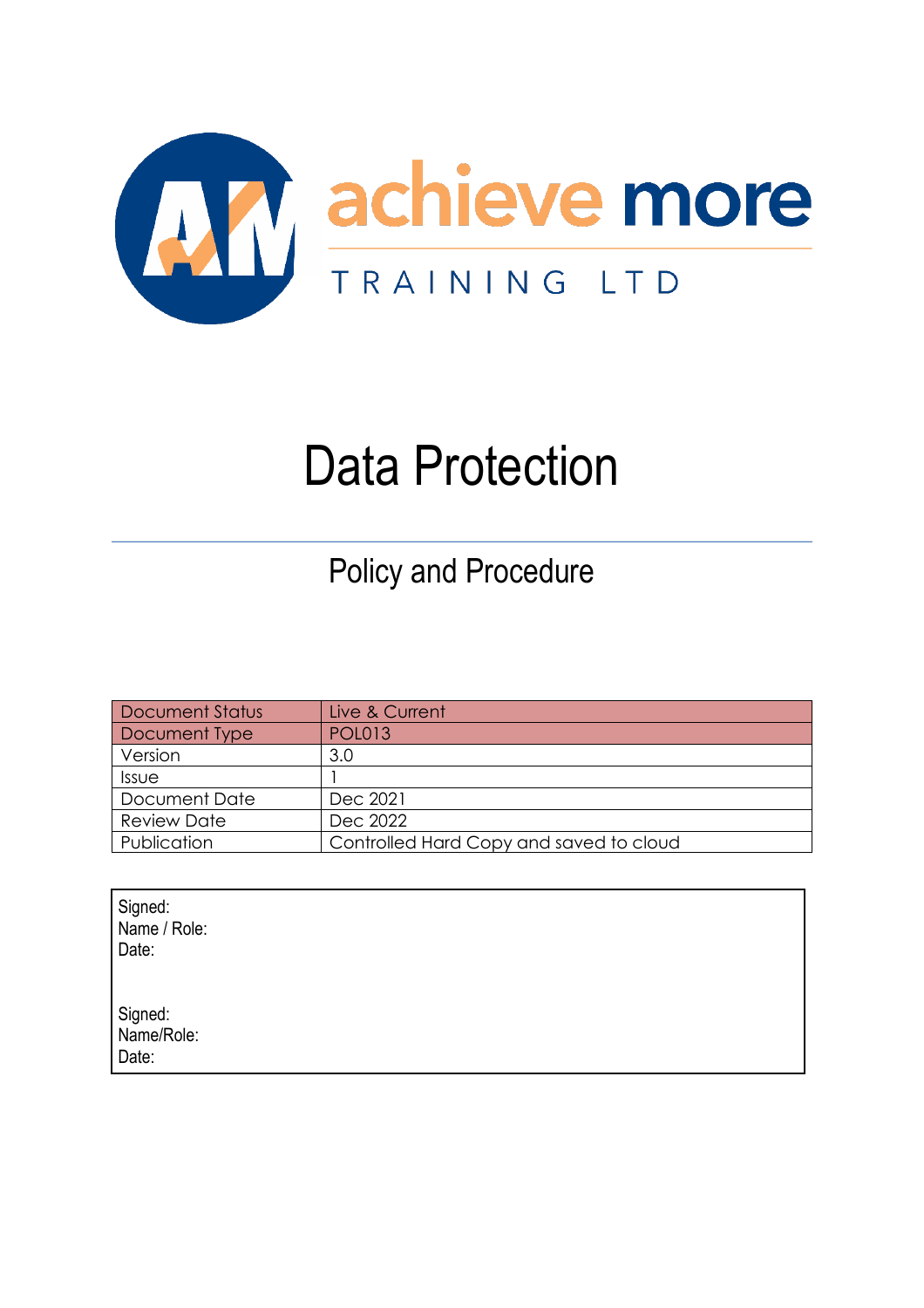# **Data Protection Policy**

# **Introduction**

Achieve More Training needs to gather and use certain information about individuals.

These can include customers, suppliers, business contacts, employees and other people the organisation has a relationship with or may need to contact.

This policy describes how this personal data must be collected, handled and stored to meet the company's data protection standards — and to comply with the law.

# **Why this policy exists**

This data protection policy ensures that Achieve More Training Complies with data protection law and follow good practice

- Protects the rights of staff, customers and partners
- Is open about how it stores and processes individuals' data
- Protects itself from the risks of a data breach

#### **Data protection law**

The Data Protection Act 2018 describes how organisations — must collect, handle and store personal information.

Digital technology has transformed almost every aspect of our lives in the twenty years since the last Data Protection Act was passed.

Our new Data Protection Act:

- makes our data protection laws fit for the digital age in which an ever-increasing amount of data is being processed
- empowers people to take control of their data
- supports UK businesses and organisations through the change
- ensures that the UK is prepared for the future after we have left the EU
- The text of the Data Protection Act and related documents can be found here on [legislation.gov.uk](https://bills.parliament.uk/bills/2158) Historical documents relating to the [passage](https://bills.parliament.uk/bills/2158) of the Act can be found on the Parliament website.

#### **People, risks and responsibilities**

#### **Policy scope**

This policy applies to: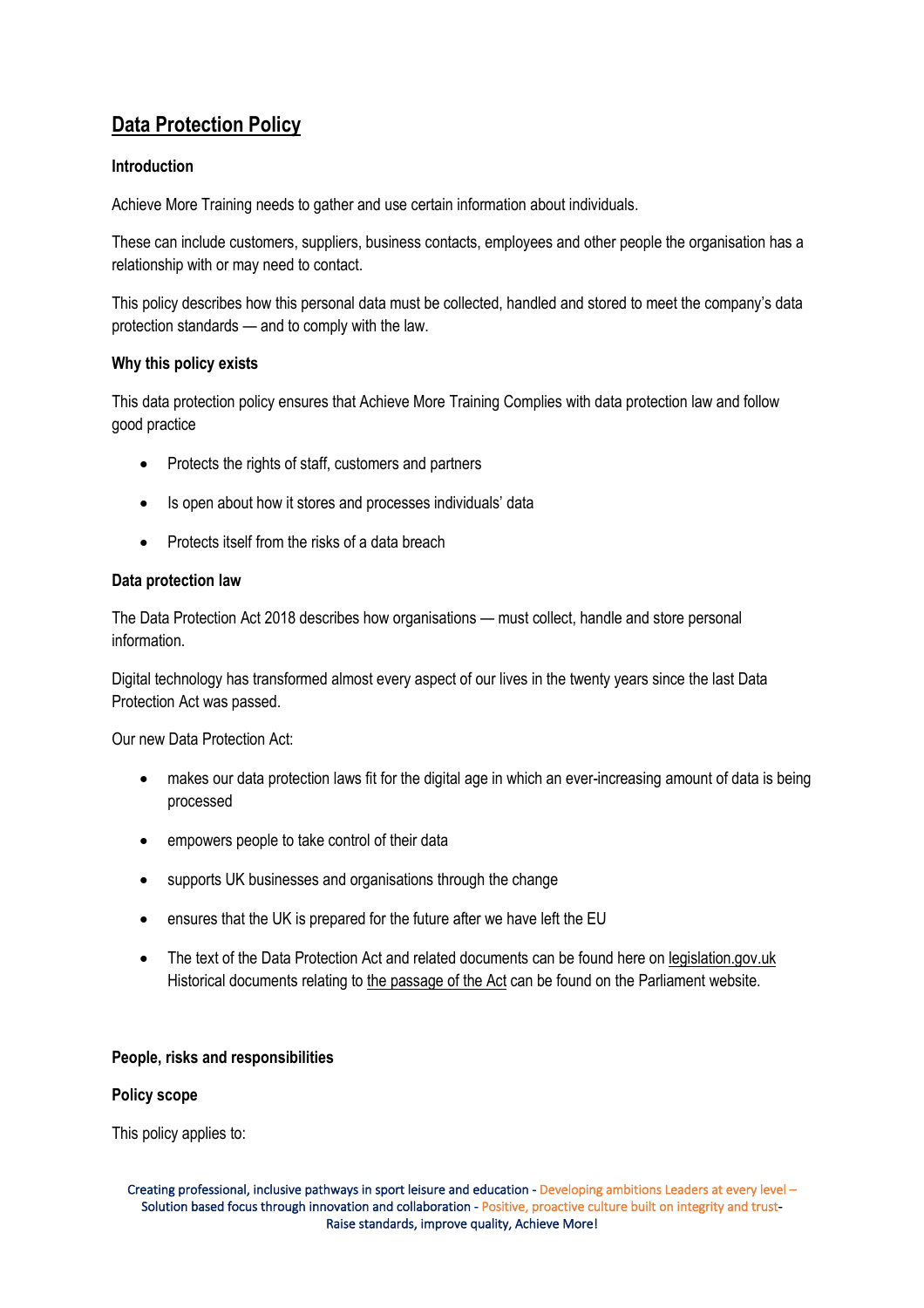- All staff and volunteers of Achieve More Training
- All contractors, suppliers and other people working on behalf of Achieve More Training

It applies to all data that the company holds relating to identifiable individuals, even if that information technically falls outside of the Data Protection Act 2018. This can include:

- Names of individuals
- Postal addresses
- Email addresses
- Telephone numbers
- plus, any other information relating to individuals

# **Data protection risks**

This policy helps to protect Achieve More Training Ltd from some very real data security risks, including:

- **Breaches of confidentiality.** For instance, information being given out inappropriately.
- **Failing to offer choice.** For instance, all individuals should be free to choose how the company uses data relating to them.
- **Reputational damage.** For instance, the company could suffer if hackers successfully gained access to sensitive data.

# **Responsibilities**

Everyone who works for or on behalf of the company has some responsibility for ensuring data is collected, stored and handled appropriately.

Each team that handles personal data must ensure that it is handled and processed in line with this policy and data protection principles.

However, these people have key areas of responsibility:

- The **Director** is ultimately responsible for ensuring that Achieve More Training meets its legal obligations.
- All staff to be responsible for:
	- o Keeping him updated about data protection responsibilities, risks and issues.
	- $\circ$  Reviewing all data protection procedures and related policies, in line with an agreed schedule.
	- $\circ$  Arranging data protection training and advice for the people covered by this policy (where necessary.)
	- o Handling data protection questions from staff and anyone else covered by this policy.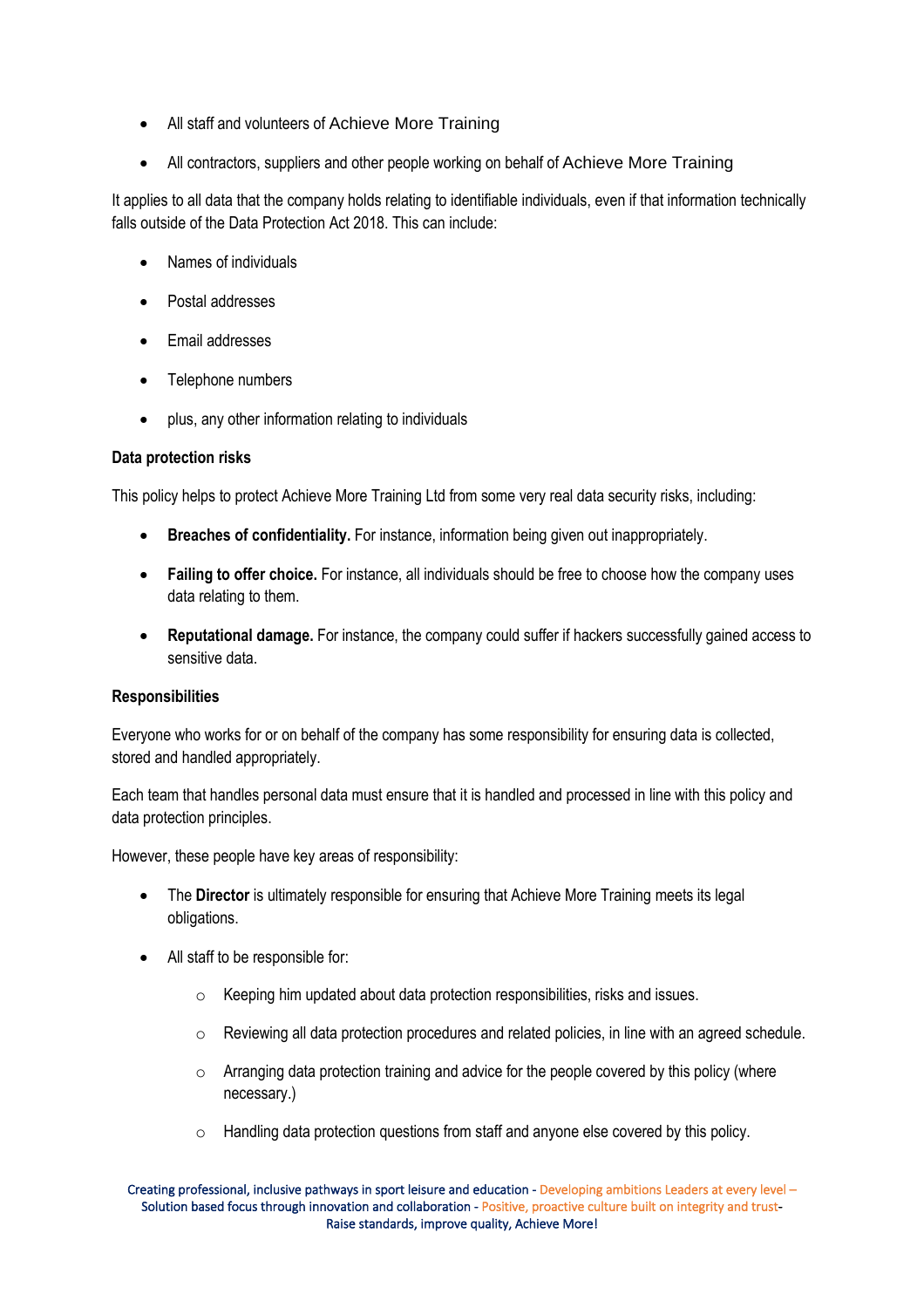- $\circ$  Dealing with requests from individuals to see the data Achieve More Training Ltd holds about them (also called 'subject access requests').
- $\circ$  Checking and approving any contracts or agreements with third parties that may handle the company's sensitive data.
- The **Administration staff are** responsible for:
	- $\circ$  Ensuring all systems, services and equipment used for storing data meet acceptable security standards.
	- $\circ$  Performing regular checks and scans to ensure security hardware and software is functioning properly.
	- $\circ$  Evaluating any third-party services, the company is considering using to store or process data. For instance, cloud computing services.

# **General staff guidelines**

- The only people able to access data covered by this policy should be those who **need it for their work**.
- Data **should not be shared informally**. When access to confidential information is required, employees can request it from their line managers.
- Employees should keep all data secure, by taking sensible precautions and following the guidelines below.
- In particular, **strong passwords must be used** and they should never be shared.
- Personal data **should not be disclosed** to unauthorised people, either within the company or externally.
- Data should be **regularly reviewed and updated** if it is found to be out of date. If no longer required, it should be deleted and disposed of.
- Employees **should request help** from their line manager or the data protection officer if they are unsure about any aspect of data protection.

# **Data storage**

These rules describe how and where data should be safely stored. Questions about storing data safely can be directed to the IT manager or data controller.

When data is **stored on paper,** it should be kept in a secure place where unauthorised people cannot see it.

These guidelines also apply to data that is usually stored electronically but has been printed out for some reason:

- When not required, the paper or files should be kept **in a locked drawer or filing cabinet**.
- Employees should make sure paper and printouts are **not left where unauthorised people could see them**, like on a printer.

Creating professional, inclusive pathways in sport leisure and education - Developing ambitions Leaders at every level – Solution based focus through innovation and collaboration - Positive, proactive culture built on integrity and trust-Raise standards, improve quality, Achieve More!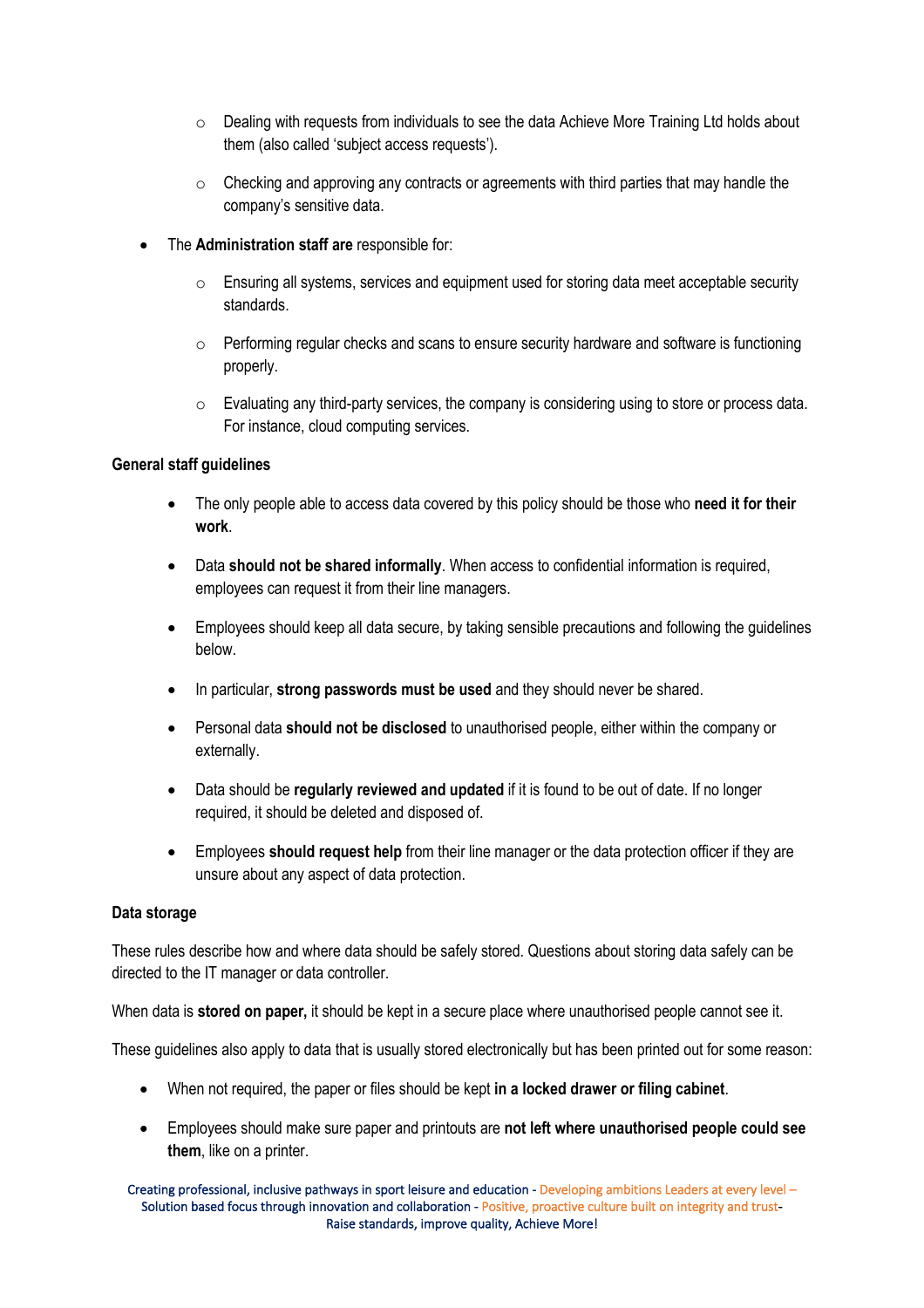• **Data printouts should be shredded** and disposed of securely when no longer required.

When data is **stored electronically**, it must be protected from unauthorised access, accidental deletion and malicious hacking attempts:

- Data should be **protected by strong passwords** that are changed regularly and never shared between employees.
- If data is **stored on removable media** (like a CD or DVD), these should be kept locked away securely when not being used.
- Data should only be stored on **designated drives and** should only be uploaded to the **approved cloud computing services**.
- Servers containing personal data should be **sited in a secure location**, away from general office space.
- Data should be **backed up frequently**. Those backups should be tested regularly, in line with the company's standard backup procedures.
- Data should **never be saved directly** to laptops or other mobile devices like tablets or smart phones.
- All servers and computers containing data should be protected by **approved security software and a firewall**.

#### **Data use**

Personal data is of no value to Achieve More Training, unless the business can make use of it. However, it is when personal data is accessed and used that it can be at the greatest risk of loss, corruption or theft:

- When working with personal data, employees should ensure **the screens of their computers are always locked** when left unattended.
- Personal data **should not be shared informally**. It should never be sent by email, as this form of communication is not secure.
- Sensitive Data must be **transferred securely using methods such as FileZilla.** Staff will be trained on how to send data to authorized external contacts. Personal data should **never be transferred outside of the European Economic Area**.
- Employees **should not save copies of personal data to their own computers.** Always access and update the central copy of any data.

# **Data accuracy**

The law requires Achieve More Training to take reasonable steps to ensure data is kept accurate and up to date.

The more important it is that the personal data is accurate, the greater the effort Achieve More Training should put into ensuring its accuracy.

It is the responsibility of all employees who work with data to take reasonable steps to ensure it is kept as accurate and up to date as possible.

Creating professional, inclusive pathways in sport leisure and education - Developing ambitions Leaders at every level – Solution based focus through innovation and collaboration - Positive, proactive culture built on integrity and trust-Raise standards, improve quality, Achieve More!